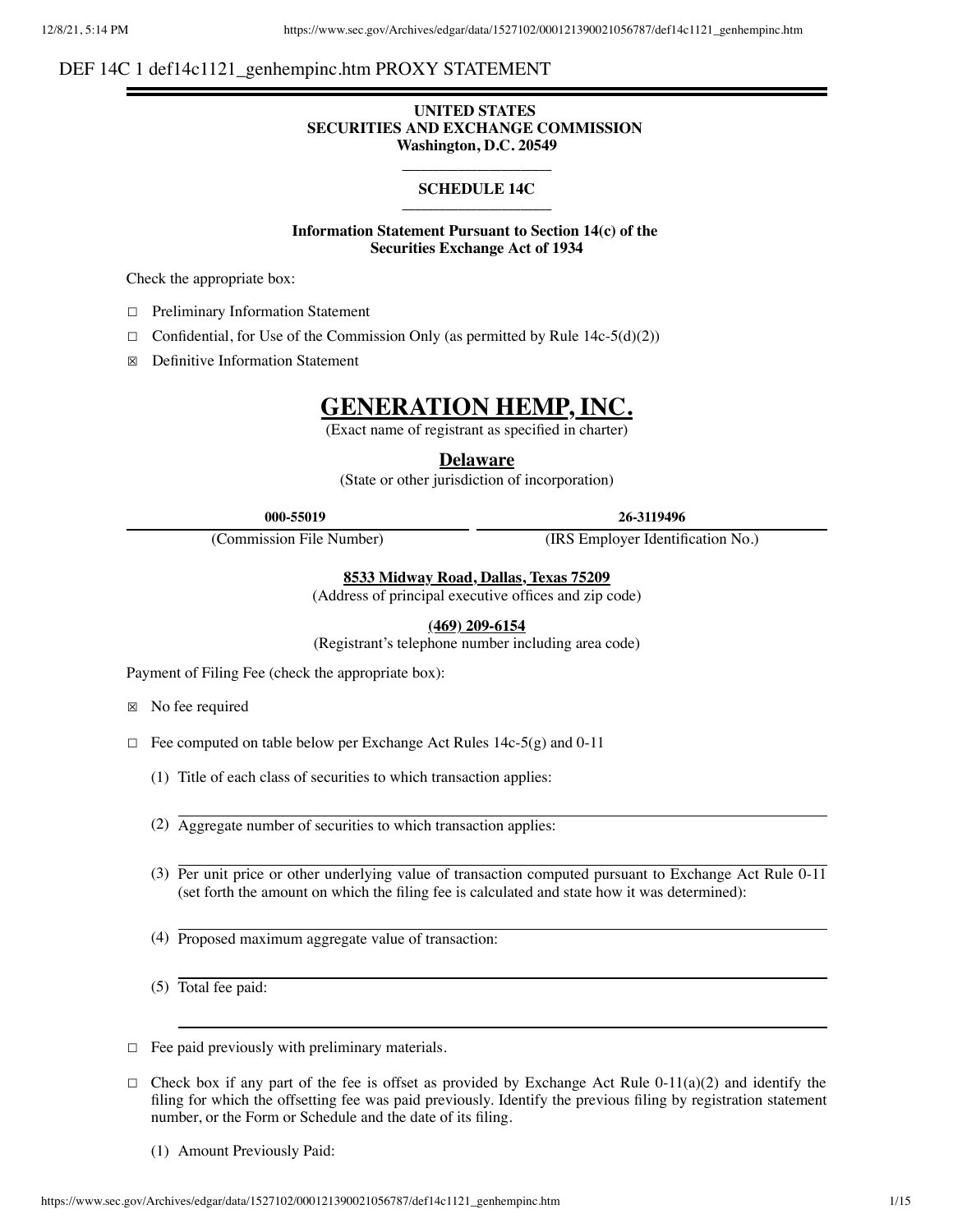- (2) Form, Schedule or Registration Statement No.:
- (3) Filing Party:
- (4) Date Filed: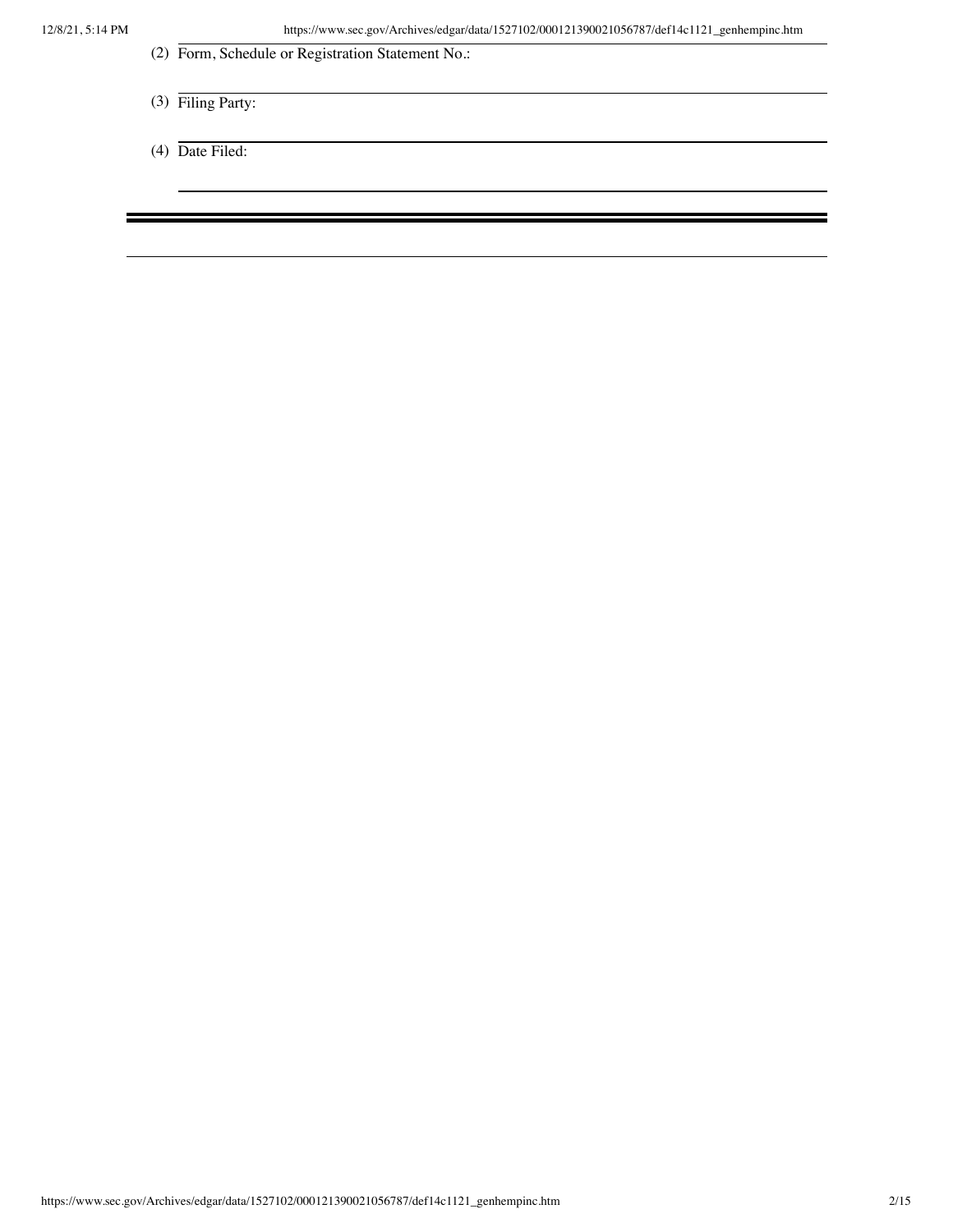# **Generation Hemp, Inc. 8533 Midway Road Dallas, Texas 75209 (469) 209-6154**

November 4, 2021

#### **NOTICE OF STOCKHOLDER ACTION BY WRITTEN CONSENT.**

## **WE ARE NOT ASKING YOU FOR A PROXY AND YOU ARE REQUESTED NOT TO SEND US A PROXY.**

To our Stockholders:

This Notice and Information Statement has been filed with the Securities and Exchange Commission (the **"Commission"**) and is being furnished, pursuant to Section 14c of the Securities Exchange Act of 1934, as amended, to the holders of record (the "**Stockholders**") at the close of business on October 29, 2021 (the "**Record Date**") of shares of common stock, \$0.00001 par value per share (the "**Common Stock**") of Generation Hemp, Inc., a Delaware corporation (the "**Company**," "**we**," "**us**" or "**our**"), in connection with the approval of the following action taken by the written consent of the holders of a majority of the voting power of the issued and outstanding capital stock of the Company (the **"Written Consent"**):

Item 1. Authorize (but not require) the Board of Directors of the Company (the "**Board**") to effectuate a reverse split (the "**Reverse Split**") of the Company's Common Stock, by a ratio of not less than one (1) for three (3) and not more than one (1) for ten (10) (the "**Range**"), with the exact ratio to be set at a whole number within the Range as determined by the Board in its sole discretion. Such Reverse Split shall be effectuated through an amendment to the certificate of incorporation of the Company ("**Certificate of Incorporation**"), if an when the Board votes to approve the Reverse Split. The primary impetus of this corporate action, among other reasons, is increase the market price of the Company's Common Stock in support of the Company's current intent of seeking to uplist to a national securities exchange.

In order to eliminate the costs and management time involved in holding a special meeting and in order to effect the actions disclosed herein as quickly as possible in order to accomplish the purposes of our Company, we chose to obtain the written consent of a majority of the Company's voting power to approve the actions described in this Information Statement in accordance with Section 228 of the General Corporation Laws of Delaware, our Certificate of Incorporation and our bylaws, each of which permits that any action which may be taken at a meeting of the stockholders may also be taken by the written consent of the holders of the number of Common Stock required to approve the action at a meeting.

This Information Statement is being furnished to all stockholders of the Company pursuant to Section 14(c) of the Securities Exchange Act of 1934, as amended (the "**Exchange Act**"), and the rules and regulations promulgated thereunder, solely for the purpose of informing stockholders of the Reverse Split before it takes effect. In accordance with Exchange Act Rule 14c-2, the Reverse Split will become effective no sooner than twenty (20) calendar days following the mailing of this Information Statement.

By Order of the Board of Directors

Very truly yours,

/s/ Gary C. Evans

Gary C. Evans *Chairman and Chief Executive Officer*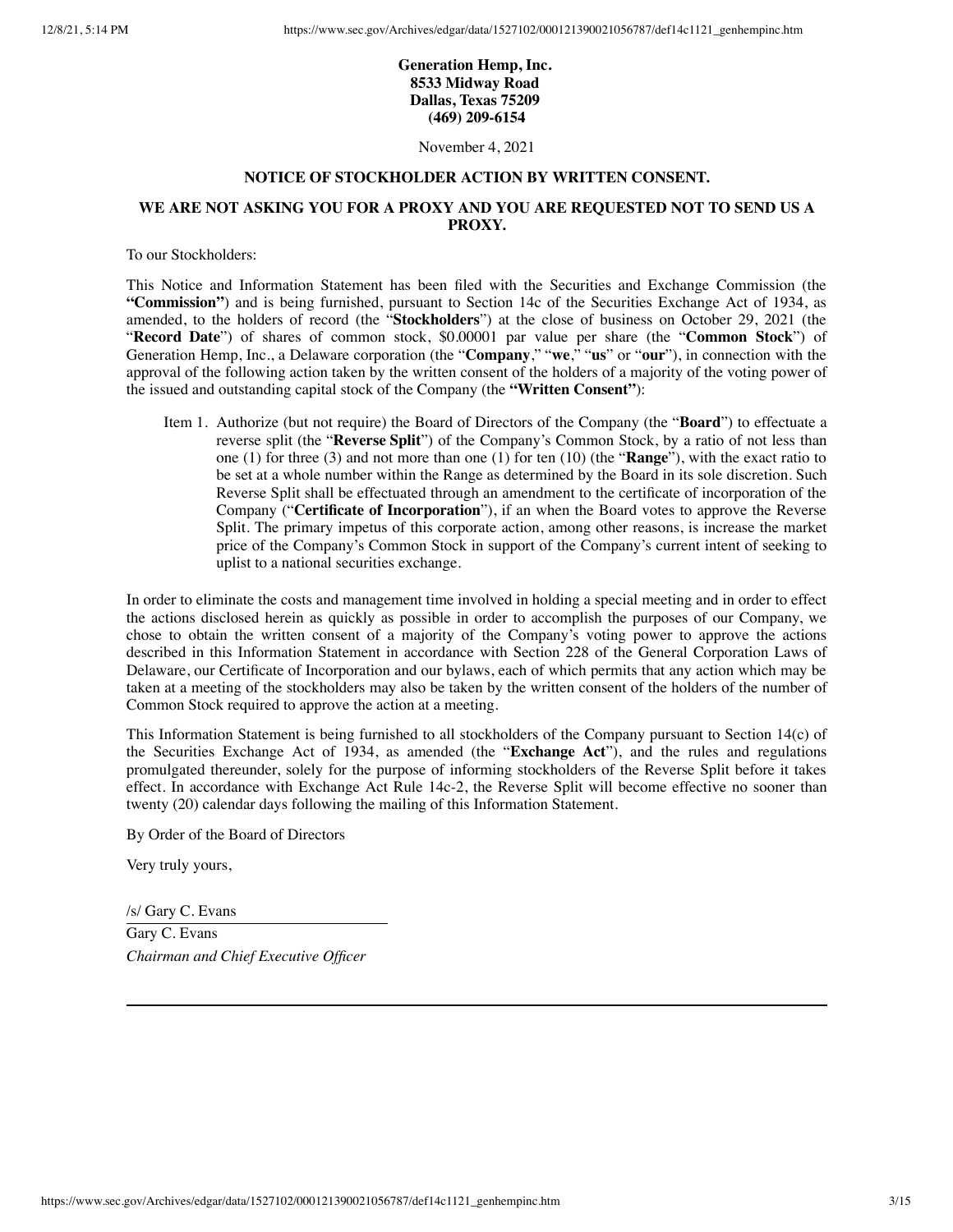# **Generation Hemp, Inc. 8533 Midway Road Dallas, Texas 75209 (469) 209-6154**

Information Statement Pursuant to Section 14c of the Securities Exchange Act of 1934

## **THIS IS NOT A NOTICE OF A MEETING OF STOCKHOLDERS AND NO STOCKHOLDERS MEETING WILL BE HELD TO CONSIDER ANY MATTER DESCRIBED HEREIN.**

# **WE ARE NOT ASKING YOU FOR A PROXY AND YOU ARE REQUESTED NOT TO SEND US A PROXY.**

# **GENERAL INFORMATION**

This Information Statement is being mailed on or about November 5, 2021 to the holders of record (the "**Stockholders**") at the close of business on October 29, 2021 (the "**Record Date**") of shares of common stock, \$0.00001 par value per share (the "**Common Stock**") of Generation Hemp, Inc., a Delaware Corporation (the "**Company**," "**we**," "**us**" or "**our**"), in connection with the approval of the following actions taken by written consent of the holders of a majority of the voting power (**"Written Consent"**) of the issued and outstanding capital stock of the Company (the "**Approving Stockholders**"):

Item 1. Authorize (but not require) the Board of Directors of the Company (the "**Board**") to effectuate a reverse split (the "**Reverse Split**") of the Company's Common Stock, by a ratio of not less than one (1) for three (3) and not more than one (1) for ten (10) (the "**Range**"), with the exact ratio to be set at a whole number within the Range as determined by the Board in its sole discretion. Such Reverse Split shall be effectuated through an amendment to the certificate of incorporation of the Company ("**Certificate of Incorporation**"), if an when the Board votes to approve the Reverse Split. The primary impetus of this corporate action, among other reasons, is increase the market price of the Company's Common Stock in support of the Company's current intent of seeking to uplist to a national securities exchange.

In order to eliminate the costs and management time involved in holding a special meeting and in order to effect the action disclosed herein (the "**Corporate Action"**) as quickly as possible in order to accomplish the purposes of our Company, we chose to obtain the written consent of a majority of the Company's voting power to approve the actions described in this Information Statement in accordance with Section 228 of the General Corporation Laws of Delaware, our Certificate of Incorporation and our bylaws, each of which permits that any action which may be taken at a meeting of the stockholders may also be taken by the written consent of the holders of the number of Common Stock required to approve the action at a meeting.

The actions taken by the Written Consent will not become effective until at least 20 calendar days after the Information Statement is sent or given to our stockholders in accordance with the requirements of the rules of the Securities Exchange Act of 1934, as amended (the "**Exchange Act**").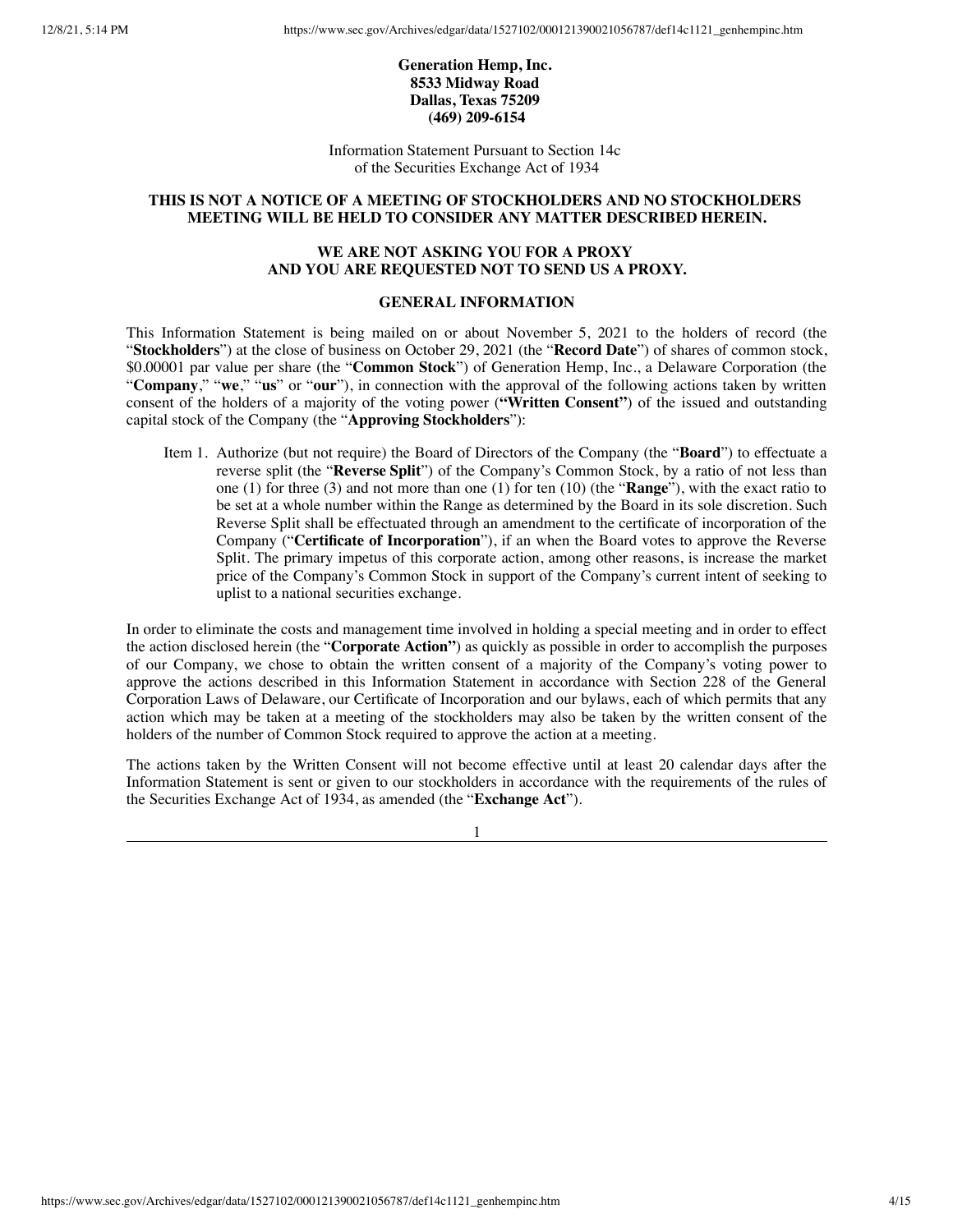#### **Required Vote**

 $\overline{\phantom{a}}$ 

The Common Stock is the only class of outstanding voting stock of the Company. As of October 21, 2021, there were 111,580,278 shares of Common Stock issued and outstanding. On October 22, 2021, the following holders of shares of the Common Stock, representing 56.8% of the outstanding voting power of the Company (the "**Majority Stockholders**"), executed the written consent of the Majority Stockholders approving the Corporate Action (the (the **"Approval Date"**):

| <b>Name of Majority Stockholder</b>   | Number of<br><b>Shares of</b><br>Common<br><b>Stock held</b> | Number of<br><b>Votes</b><br>held by<br><b>Majority</b><br><b>Stockholder</b> | Number of<br><b>Votes that</b><br>Voted in<br>favor of the<br>Corporate<br>Action | Percentage of<br>the Voting<br><b>Equity that</b><br>Voted in<br>favor of the<br>Corporate<br>Action <sup>(1)</sup> |
|---------------------------------------|--------------------------------------------------------------|-------------------------------------------------------------------------------|-----------------------------------------------------------------------------------|---------------------------------------------------------------------------------------------------------------------|
| Gary C. Evans                         | 37,199,257                                                   | 37,199,257                                                                    | 37,199,257                                                                        | 33.3%                                                                                                               |
| Satellite Overseas (Holdings) Limited | 26, 263, 144                                                 | 26, 263, 144                                                                  | 26, 263, 144                                                                      | 23.5%                                                                                                               |
| Total                                 | 63,462,401                                                   | 63,462,401                                                                    | 63,462,401                                                                        | 56.8%                                                                                                               |

(1) Based on 111,580,278 shares of Common Stock entitled to vote.

Since the Majority Stockholders voted in favor of the Corporate Action, all Corporate Action necessary to authorize the Board to effectuate the Reverse Split has been taken. In accordance with Rule 14c-2 of the Exchange Act, the Board may authorize a Reverse Split no earlier than twenty (20) days after this Information Statement has been sent or made available to our stockholders, which date of effectiveness is estimated to be November 25, 2021(the **"Effective Date"**). Once authorized by the Board a Reverse Split will become effective upon, among other things, the filing of an amendment to the Certificate of Incorporation with the Secretary of State of the State of Delaware after the Effective Date.

This Information Statement contains a brief summary of the material aspects of the Reverse Split.

#### **Record Date and Voting Securities**

Only stockholders of record at the close of business on the Record Date are entitled to notice of the information disclosed in this Information Statement. As of October 29, 2021 ("**Record Date**"), there were shares of Common Stock, \$0.00001 par value per share. Our authorized securities consist of 200million shares of Common Stock and 20 million shares of preferred stock. Holders of our Common Stock are entitled to one vote per share.

#### **Costs of the Information Statement**

We are mailing this Information Statement and will bear the costs associated therewith. We are not making any solicitations. We will request brokerage houses, nominees, custodians, fiduciaries and other like parties to forward this Information Statement to the beneficial owners of our Common Stock held of record by them, and will reimburse such persons for their reasonable charges and expenses in connection therewith. The costs of preparing, printing and mailing this Information Statement will be borne by the Company.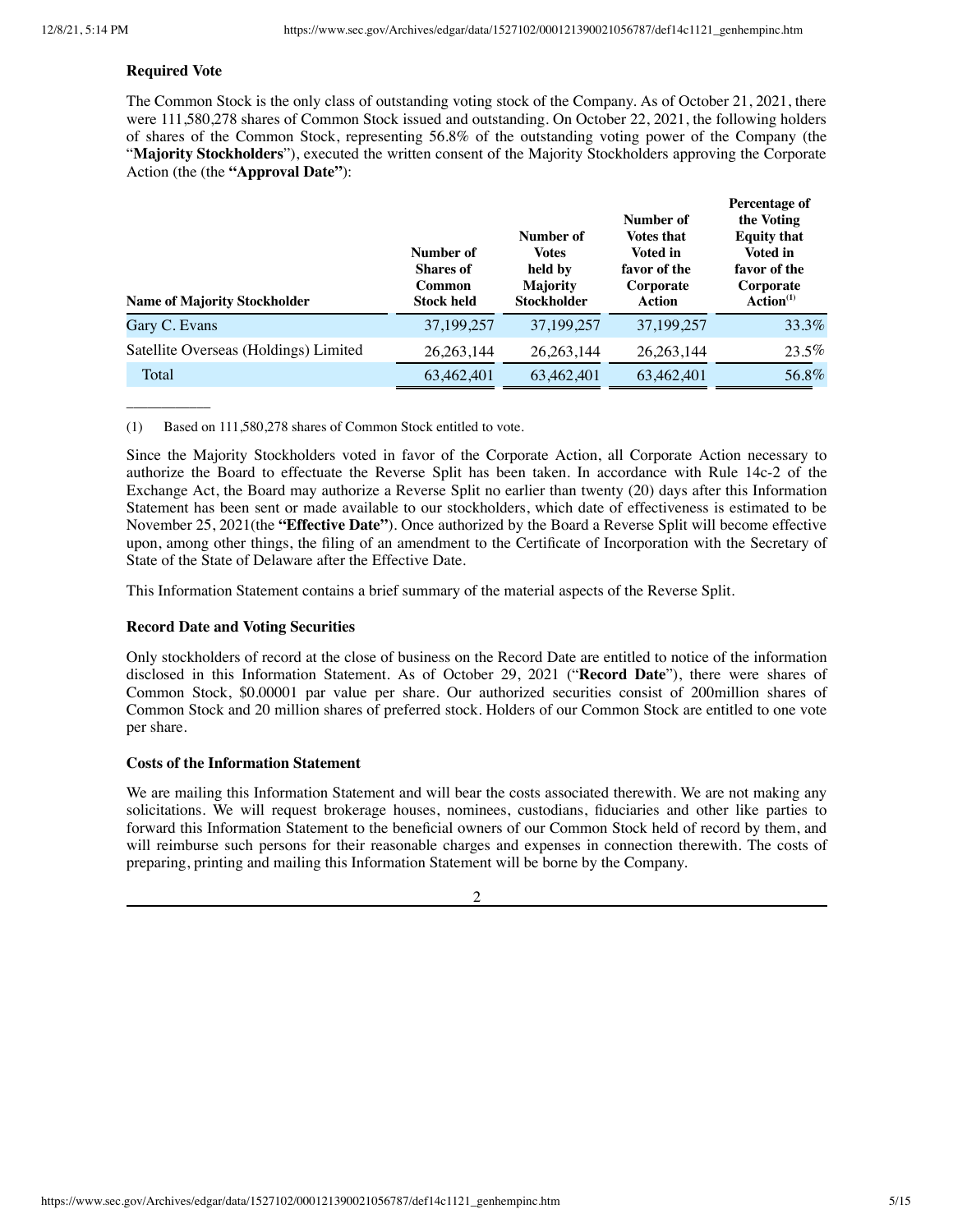## **Stockholders Sharing an Address**

We will deliver only one Information Statement to multiple stockholders sharing an address unless we have received contrary instructions from one or more of the stockholders. We undertake to deliver promptly, upon written or oral request, a separate copy of the Information Statement to a stockholder at a shared address to which a single copy of the Information Statement is delivered. A stockholder can notify us that the stockholder wishes to receive a separate copy of the Information Statement by contacting us at the address or phone number set forth above. Conversely, if multiple stockholders sharing an address receive multiple Information Statements and wish to receive only one, such stockholders can notify us at the address or phone number set forth above.

## **THIS IS NOT A NOTICE OF A MEETING OF STOCKHOLDERS AND NO STOCKHOLDERS' MEETING WILL BE HELD TO CONSIDER ANY MATTER DESCRIBED HEREIN.**

# **THIS INFORMATION STATEMENT IS BEING FURNISHED TO YOU SOLELY FOR THE PURPOSE OF INFORMING YOU OF THE MATTERS DESCRIBED HEREIN.**

**WE ARE NOT ASKING YOU FOR A PROXY AND YOU ARE REQUESTED NOT TO SEND US A PROXY**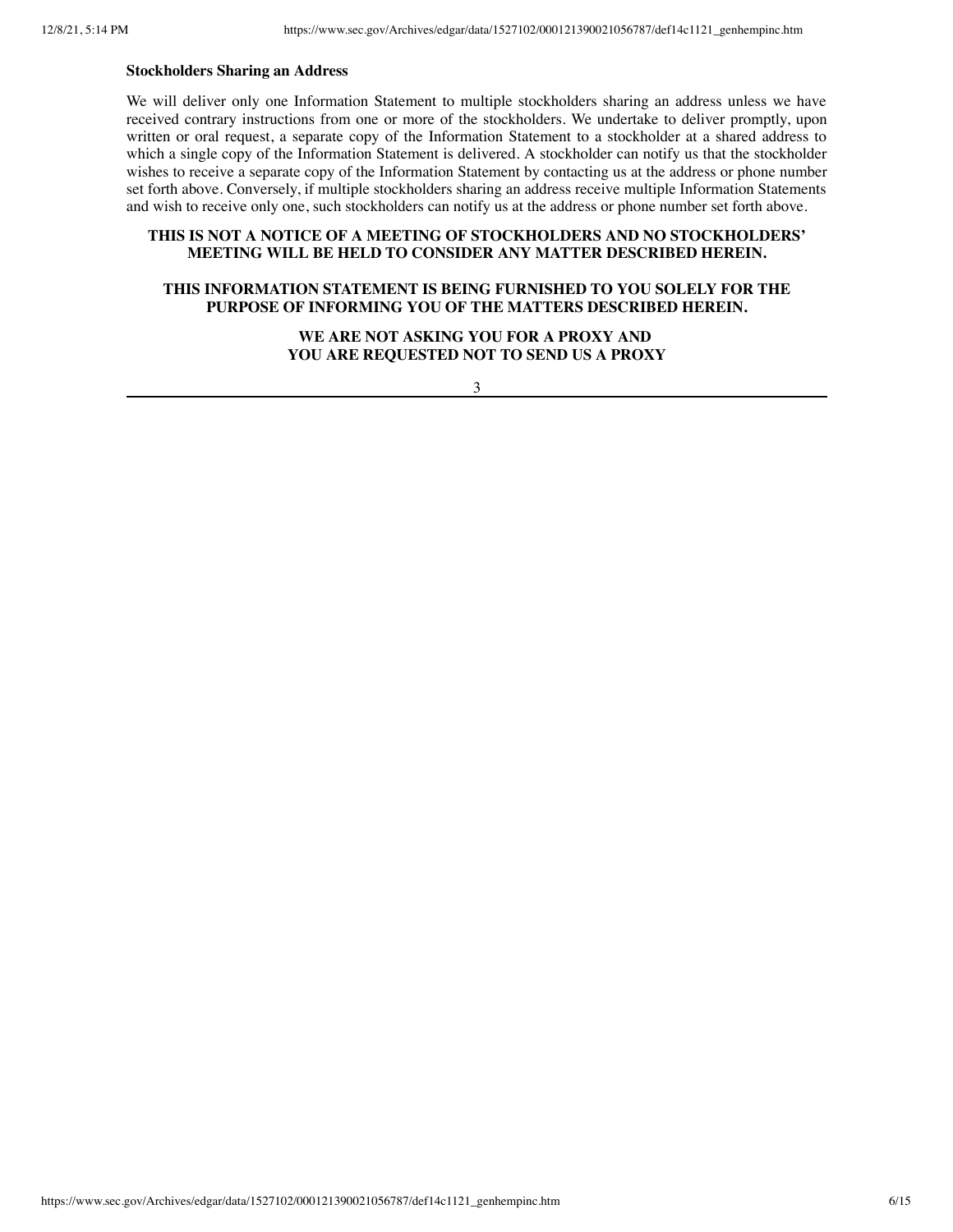## **ITEM 1 — ACTION TO AUTHORIZE THE BOARD OF DIRECTORS TO EFFECTUATE THE REVERSE SPLIT OF COMMON STOCK**

The Majority Stockholders have adopted a resolution permitting the Board to effectuate a reverse split (the "**Reverse Split**") of the Company's common stock, par value \$0.00001 per share, (the "**Common Stock**"), by a ratio of not less than one (1) for three (3) and not more than one (1) for ten (10) (the "**Range**"), with the exact ratio to be set at a whole number within the Range as determined by the Board in its sole discretion.

The Board reserves the right to elect to abandon the Reverse Split if it determines, in its sole discretion, that the Reverse Split is no longer in the best interests of the Company and its stockholders. Any fractional shares will be rounded up to the next whole number.

## **Background and Reasons for the Reverse Split; Potential Consequences of the Reverse Split**

The Board is considering effectuating a Reverse Split following the approval of a majority of the Company's voting stockholders, with the primary intent of increasing the market price of the Company's Common Stock to make the Common Stock more attractive to a broader range of institutional and other investors, as well as the Company seeking to uplist to a national securities exchange. In addition to potentially increasing the market price of the Common Stock, the Reverse Split would also reduce certain costs, as discussed below. Accordingly, for these and other reasons discussed below, the Company believes that effecting the Reverse Split is in the Company's and the Company's stockholders' best interests.

The Board believes that an increased stock price may encourage investor interest and improve the marketability of the Common Stock to a broader range of investors, and thus enhance liquidity. Because of the trading volatility often associated with low-priced stocks, many brokerage firms and institutional investors have internal policies and practices that either prohibit them from investing in low-priced stocks or tend to discourage individual brokers from recommending low-priced stocks to their customers. Additionally, because brokers' commissions on lower-priced stocks generally represent a higher percentage of the stock price than commissions on higher-priced stocks, the current share price of the Common Stock can result in an individual stockholder paying transaction costs that represent a higher percentage of total share value than would be the case if the share price of the Common Stock were substantially higher. This factor may also limit the willingness of institutions to purchase the Common Stock. The Board believes that the anticipated higher market price resulting from the Reverse Split could enable institutional investors and brokerage firms with such policies and practices to invest in the Common Stock. The Board also believes that the reverse stock split may facilitate the future uplisting of our common stock to a national securities exchange. There can be no assurance given however that our common stock will be uplisted to a national securities exchange or that any of the other anticipated effects of the reverse stock split will occur.

Although the Company expects the Reverse Split will result in an increase in the market price of the Common Stock, the Reverse Split may not increase the market price of the Common Stock in proportion to the reduction in the number of shares of the Common Stock outstanding or result in a permanent increase in the market price, which is dependent upon many factors, including the Company's performance, prospects and other factors detailed from time to time in its reports filed with the Securities and Exchange Commission. The history of similar reverse stock splits for companies in like circumstances is varied. If the Reverse Split is effectuated and the market price of the Common Stock declines, the percentage decline as an absolute number and as a percentage of the Company's overall market capitalization may be greater than would occur in the absence of a reverse stock split.

# **Effect of the Reverse Split on Holders of Outstanding Common Stock**

Based on 111,580,278 shares of Common Stock issued and outstanding as of October 21, 2021, immediately following the Reverse Split, the Company would have approximately 11,158,027.80 shares of Common Stock issued and outstanding at the Ratio of one (1) for ten (10).

The Reverse Split will affect all holders of the Company's Common Stock uniformly and will not affect any stockholder's percentage ownership interest in the Company, except that as described below in "Fractional Shares," record holders of Common Stock otherwise entitled to a fractional share as a result of the Reverse Split will be rounded up to the next whole number. In addition, the Reverse Split will not affect any stockholder's proportionate voting power (subject to the treatment of fractional shares).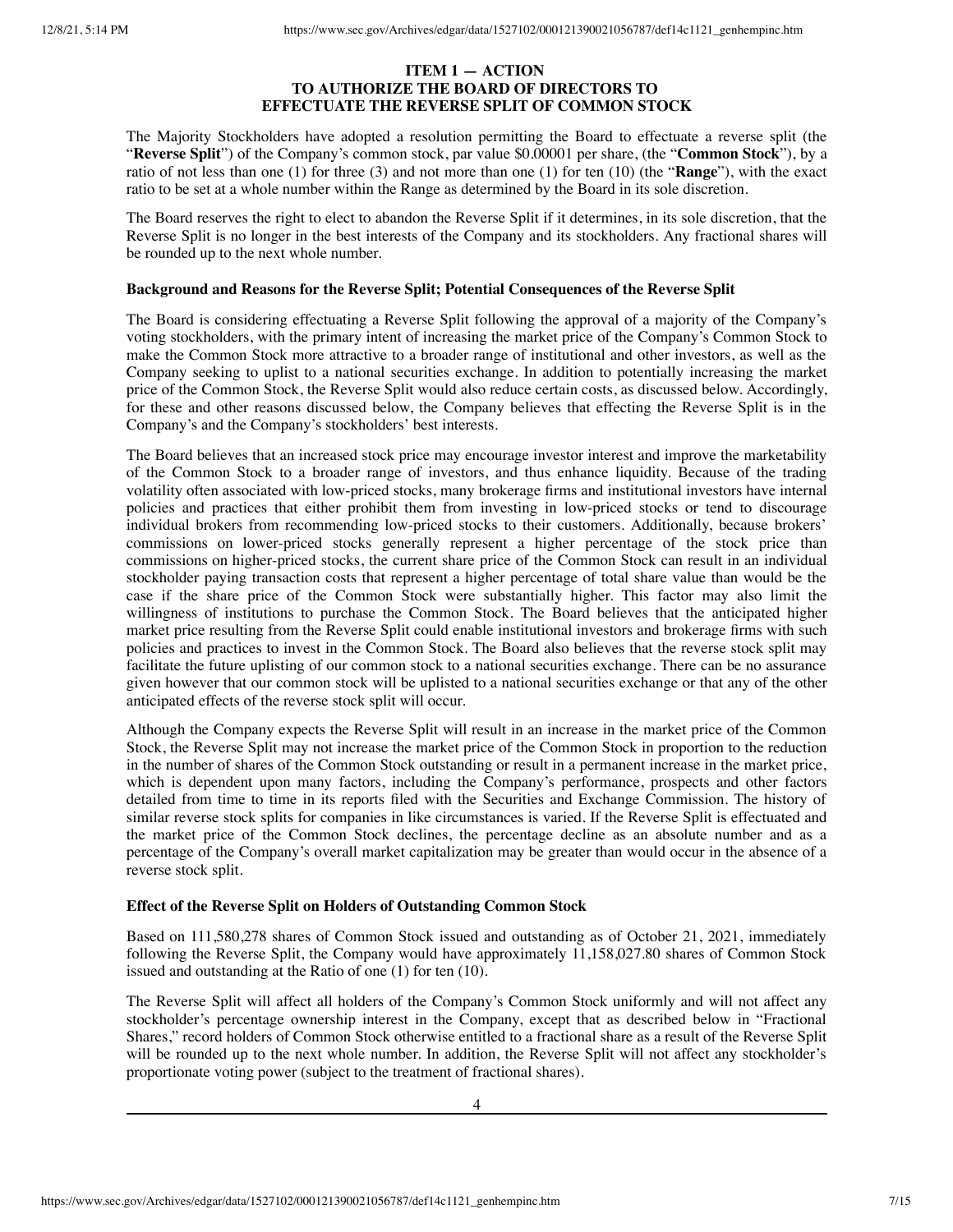The Reverse Split may result in some stockholders owning "odd lots" of less than 100 shares of Common Stock. Odd lot shares may be more difficult to sell, and brokerage commissions and other costs of transactions in odd lots are generally somewhat higher than the costs of transactions in "round lots" of even multiples of 100 shares.

After the effective time of the Reverse Split, the Company's Common Stock will have a new Committee on Uniform Securities Identification Procedures (CUSIP) number, which is a number used to identify the Company's equity securities, and stock certificates with the older CUSIP number will need to be exchanged for stock certificates with the new CUSIP number by following the procedures described below. After the Reverse Split, the Company will continue to be subject to the periodic reporting and other requirements of the Exchange Act. The Common Stock will continue to be quoted on the OTCQB, subject to any decision of the Company's Board to list the Company's securities on a stock exchange.

#### **Authorized Shares of Common Stock**

The Reverse Split will not change the number of authorized shares of the Common Stock under the Company's Certificate of Incorporation. Because the number of issued and outstanding shares of Common Stock will decrease, the number of shares of Common Stock remaining available for issuance will increase. Under the Company's Certificate of Incorporation, the Company's authorized capital stock consists of 200,000,000 shares of Common Stock and 20,000,000 shares of "blank check" preferred stock, par value \$0.00001.

By increasing the number of authorized but unissued shares of Common Stock, the Reverse Split could, under certain circumstances, have an anti-takeover effect, although this is not the intent of the Board. For example, it may be possible for the Board to delay or impede a takeover or transfer of control of the Company by causing such additional authorized but unissued shares to be issued to holders who might side with the Board in opposing a takeover bid that the Board determines is not in the best interests of the Company or its stockholders. The Reverse Split therefore may have the effect of discouraging unsolicited takeover attempts. By potentially discouraging initiation of any such unsolicited takeover attempts the Reverse Split may limit the opportunity for the Company's stockholders to dispose of their shares at the higher price generally available in takeover attempts or that may be available under a merger proposal. The Reverse Split may have the effect of permitting the Company's current management, including the current Board, to retain its position, and place it in a better position to resist changes that stockholders may wish to make if they are dissatisfied with the conduct of the Company's business. However, the Board is not aware of any attempt to take control of the Company and the Board has not approved the Reverse Split with the intent that it be utilized as a type of anti-takeover device.

#### **Beneficial Holders of Common Stock (i.e., stockholders who hold in street name)**

Upon the implementation of the Reverse Split, the Company intends to treat shares held by stockholders through a bank, broker, custodian or other nominee in the same manner as registered stockholders whose shares are registered in their names. Banks, brokers, custodians or other nominees will be instructed to effectuate the Reverse Split for their beneficial holders holding the Common Stock in street name. However, these banks, brokers, custodians or other nominees may have different procedures than registered stockholders for processing the Reverse Split. Stockholders who hold shares of the Common Stock with a bank, broker, custodian or other nominee and who have any questions in this regard are encouraged to contact their banks, brokers, custodians or other nominees.

## **Registered "Book-Entry" Holders of Common Stock (i.e., stockholders that are registered on the transfer agent's books and records but do not hold stock certificates)**

Certain of the Company's registered holders of Common Stock may hold some or all of their shares electronically in book-entry form with the transfer agent. These stockholders do not have stock certificates evidencing their ownership of the Common Stock. They are, however, provided with a statement reflecting the number of shares registered in their accounts.

Stockholders who hold shares electronically in book-entry form with the transfer agent will not need to take action (the exchange will be automatic) to receive whole shares of post-Reverse Split Common Stock, subject to adjustment for treatment of fractional shares.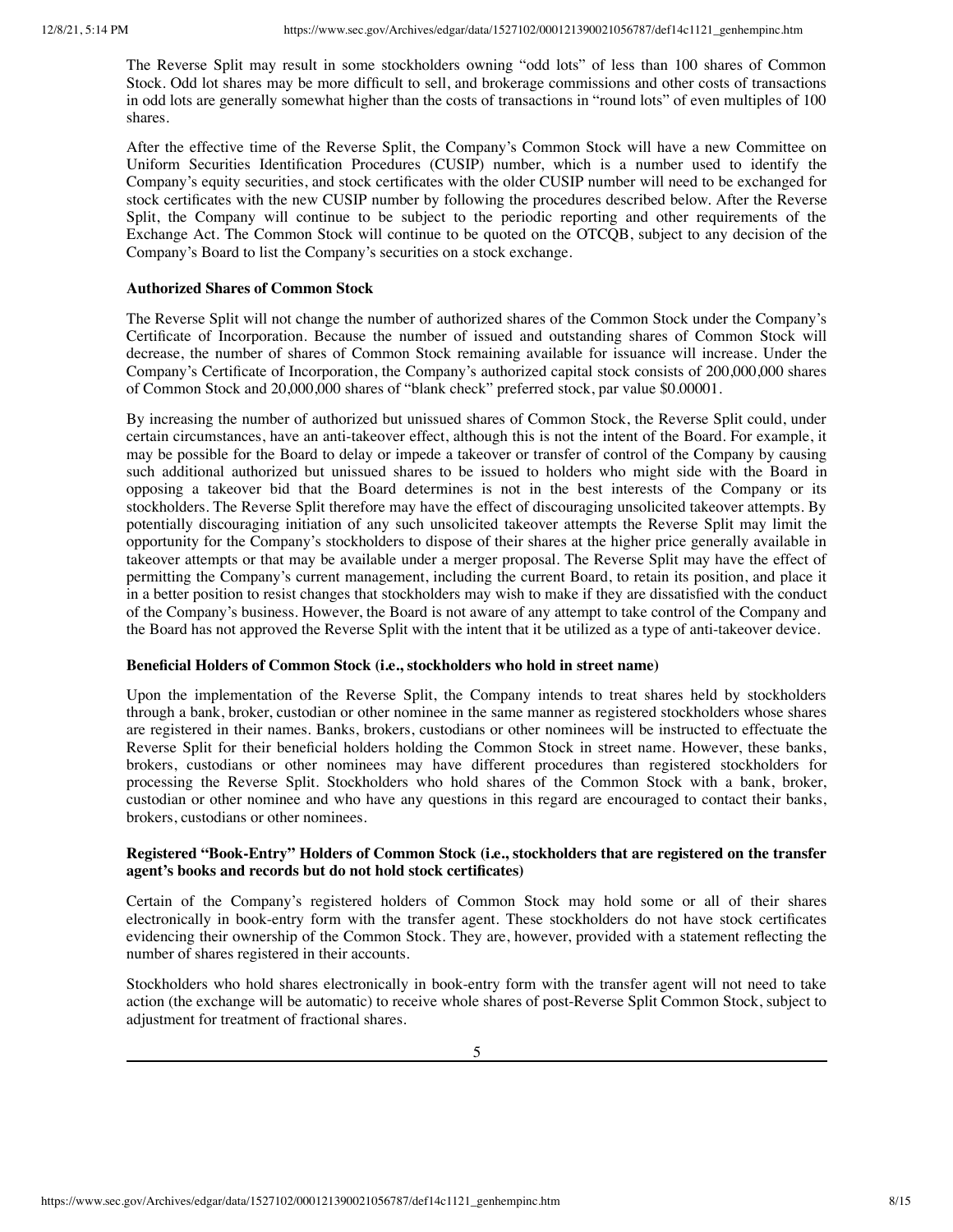#### **Holders of Certificated Shares of Common Stock**

Stockholders holding shares of the Company's Common Stock in certificated form will be sent a transmittal letter by the Company's transfer agent after the effective time of the Reverse Split. The letter of transmittal will contain instructions on how a stockholder should surrender his, her or its certificate(s) representing shares of the Common Stock (the "Old Certificates") to the transfer agent in exchange for certificates representing the appropriate number of whole shares of post-Reverse Split Common Stock (the "New Certificates"). No New Certificates will be issued to a stockholder until such stockholder has surrendered all Old Certificates, together with a properly completed and executed letter of transmittal, to the transfer agent. No stockholder will be required to pay a transfer or other fee to exchange his, her or its Old Certificates. Stockholders will then receive a New Certificate(s) representing the number of whole shares of Common Stock that they are entitled as a result of the Reverse Split, subject to the treatment of fractional shares described below. Until surrendered, the Company will deem outstanding Old Certificates held by stockholders to be cancelled and only to represent the number of whole shares of post-Reverse Split Common Stock to which these stockholders are entitled, subject to the treatment of fractional shares. Any Old Certificates submitted for exchange, whether because of a sale, transfer or other disposition of stock, will automatically be exchanged for New Certificates. If an Old Certificate has a restrictive legend on the back of the Old Certificate(s), the New Certificate will be issued with the same restrictive legends that are on the back of the Old Certificate(s).

## **STOCKHOLDERS SHOULD NOT DESTROY ANY STOCK CERTIFICATE(S) AND SHOULD NOT SUBMIT ANY STOCK CERTIFICATE(S) UNTIL REQUESTED TO DO SO.**

#### **Fractional Shares**

The Company does not currently intend to issue fractional shares in connection with the Reverse Split. Therefore, the Company will not issue certificates representing fractional shares. In lieu of issuing fractions of shares, the Company will round up to the next whole number.

## **Effect of the Reverse Split on Employee Plans, Options, Restricted Stock Awards and Units, Warrants, and Convertible or Exchangeable Securities**

Proportionate adjustments will be made based on the ratio of the Reverse Split to the per share exercise price and the number of shares issuable upon the exercise or conversion of all outstanding options, warrants, convertible or exchangeable securities entitling the holders to purchase, exchange for, or convert into, shares of Common Stock. This will result in approximately the same aggregate price being required to be paid under such options, warrants, convertible or exchangeable securities upon exercise, and approximately the same value of shares of Common Stock being delivered upon such exercise, exchange or conversion, immediately following the Reverse Split as was the case immediately preceding the Reverse Split. The number of shares deliverable upon settlement or vesting of restricted stock awards will be similarly adjusted, subject to the Company's treatment of fractional shares. The number of shares reserved for issuance pursuant to these securities will be proportionately based upon the Ratio, subject to the Company's treatment of fractional shares.

#### **Effect on Par Value**

The Reverse Split will not affect the par value of the Company's Common Stock, which will remain \$0.00001 per share.

## **Accounting Matters**

As of the effective time of the Reverse Split, the stated capital attributable to Common Stock and the additional paid-in capital account on the Company's balance sheet will not change due to the Reverse Split. Reported per share net income or loss will be higher because there will be fewer shares of Common Stock outstanding.

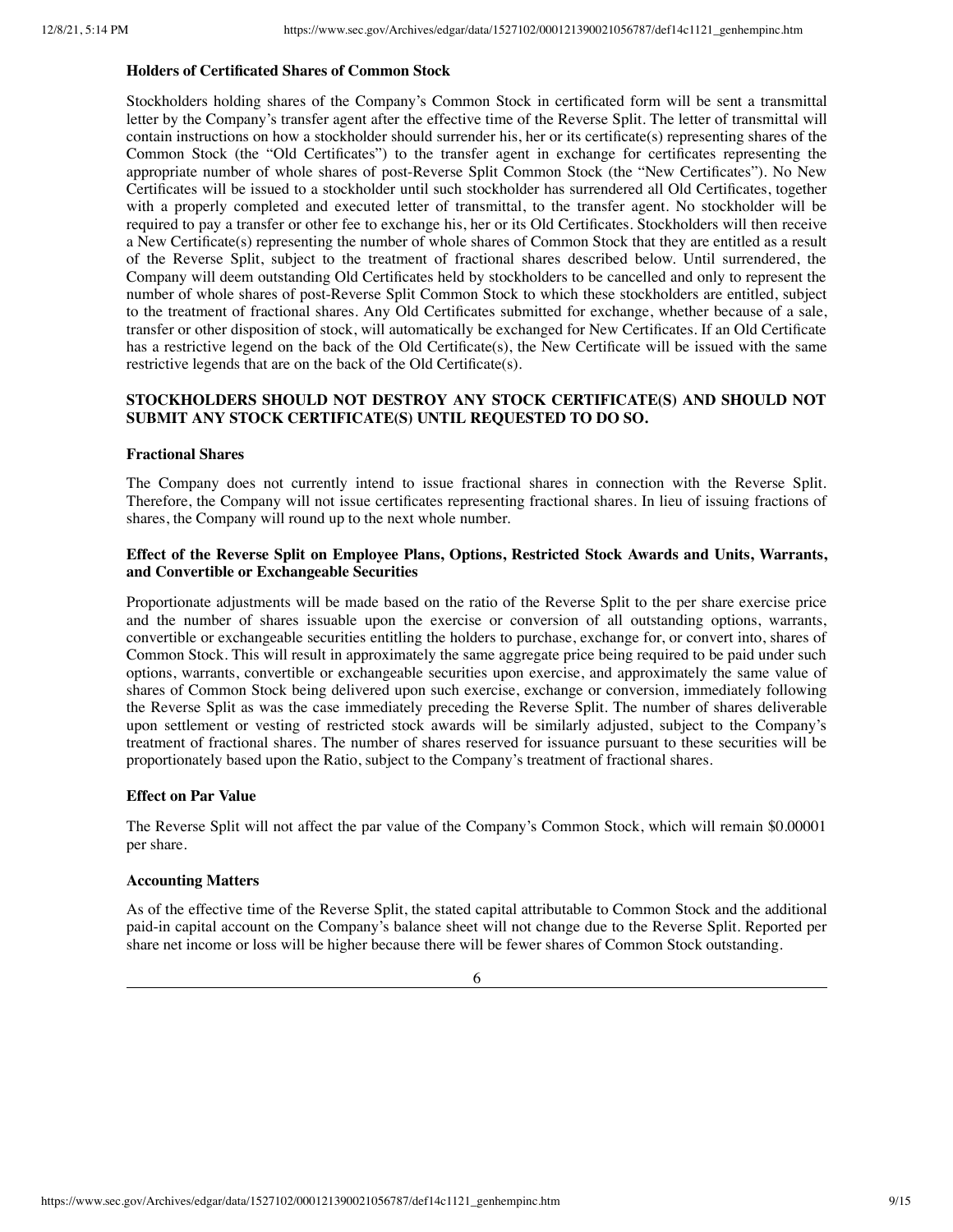## **Certain Federal Income Tax Consequences of the Reverse Split**

The following summary describes certain material U.S. federal income tax consequences of the Reverse Split to holders of the Company's Common Stock.

Unless otherwise specifically indicated herein, this summary addresses the tax consequences only to a beneficial owner of the Common Stock that is a citizen or individual resident of the United States, a corporation organized in or under the laws of the United States or any state thereof or the District of Columbia or otherwise subject to U.S. federal income taxation on a net income basis in respect of the Common Stock (a "U.S. holder"). A trust may also be a U.S. holder if (1) a U.S. court is able to exercise primary supervision over administration of such trust and one or more U.S. persons have the authority to control all substantial decisions of the trust or (2) it has a valid election in place to be treated as a U.S. person. An estate whose income is subject to U.S. federal income taxation regardless of its source may also be a U.S. holder. This summary does not address all of the tax consequences that may be relevant to any particular investor, including tax considerations that arise from rules of general application to all taxpayers or to certain classes of taxpayers or that are generally assumed to be known by investors. This summary also does not address the tax consequences to (i) persons that may be subject to special treatment under U.S. federal income tax law, such as banks, insurance companies, thrift institutions, regulated investment companies, real estate investment trusts, tax-exempt organizations, U.S. expatriates, persons subject to the alternative minimum tax, traders in securities that elect to mark to market and dealers in securities or currencies, (ii) persons that hold the Common Stock as part of a position in a "straddle" or as part of a "hedging," "conversion" or other integrated investment transaction for federal income tax purposes, or (iii) persons that do not hold the Common Stock as "capital assets" (generally, property held for investment).

If a partnership (or other entity classified as a partnership for U.S. federal income tax purposes) is the beneficial owner of the Common Stock, the U.S. federal income tax treatment of a partner in the partnership will generally depend on the status of the partner and the activities of the partnership. Partnerships that hold the Common Stock, and partners in such partnerships, should consult their own tax advisors regarding the U.S. federal income tax consequences of the Reverse Split.

This summary is based on the provisions of the Internal Revenue Code of 1986, as amended, U.S. Treasury regulations, administrative rulings and judicial authority, all as in effect as of the date of this Information Statement. Subsequent developments in U.S. federal income tax law, including changes in law or differing interpretations, which may be applied retroactively, could have a material effect on the U.S. federal income tax consequences of the Reverse Split.

# **PLEASE CONSULT YOUR OWN TAX ADVISOR REGARDING THE U.S. FEDERAL, STATE, LOCAL, AND FOREIGN INCOME AND OTHER TAX CONSEQUENCES OF THE REVERSE SPLIT IN YOUR PARTICULAR CIRCUMSTANCES UNDER THE INTERNAL REVENUE CODE AND THE LAWS OF ANY OTHER TAXING JURISDICTION.**

## **U.S. Holders**

The Reverse Split should be treated as a recapitalization for U.S. federal income tax purposes. Therefore, a stockholder generally will not recognize gain or loss on the Reverse Split, except to the extent of cash, if any, received in lieu of a fractional share interest in the post-Reverse Split shares. The aggregate tax basis of the post-split shares received will be equal to the aggregate tax basis of the pre-split shares exchanged therefore (excluding any portion of the holder's basis allocated to fractional shares), and the holding period of the postsplit shares received will include the holding period of the pre-split shares exchanged. A holder of the pre-split shares who receives cash will generally recognize gain or loss equal to the difference between the portion of the tax basis of the pre-split shares allocated to the fractional share interest and the cash received. Such gain or loss will be a capital gain or loss and will be short term if the pre-split shares were held for one year or less and long term if held more than one year. No gain or loss will be recognized by us as a result of the Reverse Split.

## **No Appraisal Rights**

Under Delaware law and the Company's charter documents, holders of the Company's Common Stock will not be entitled to dissenter's rights or appraisal rights with respect to the Reverse Split.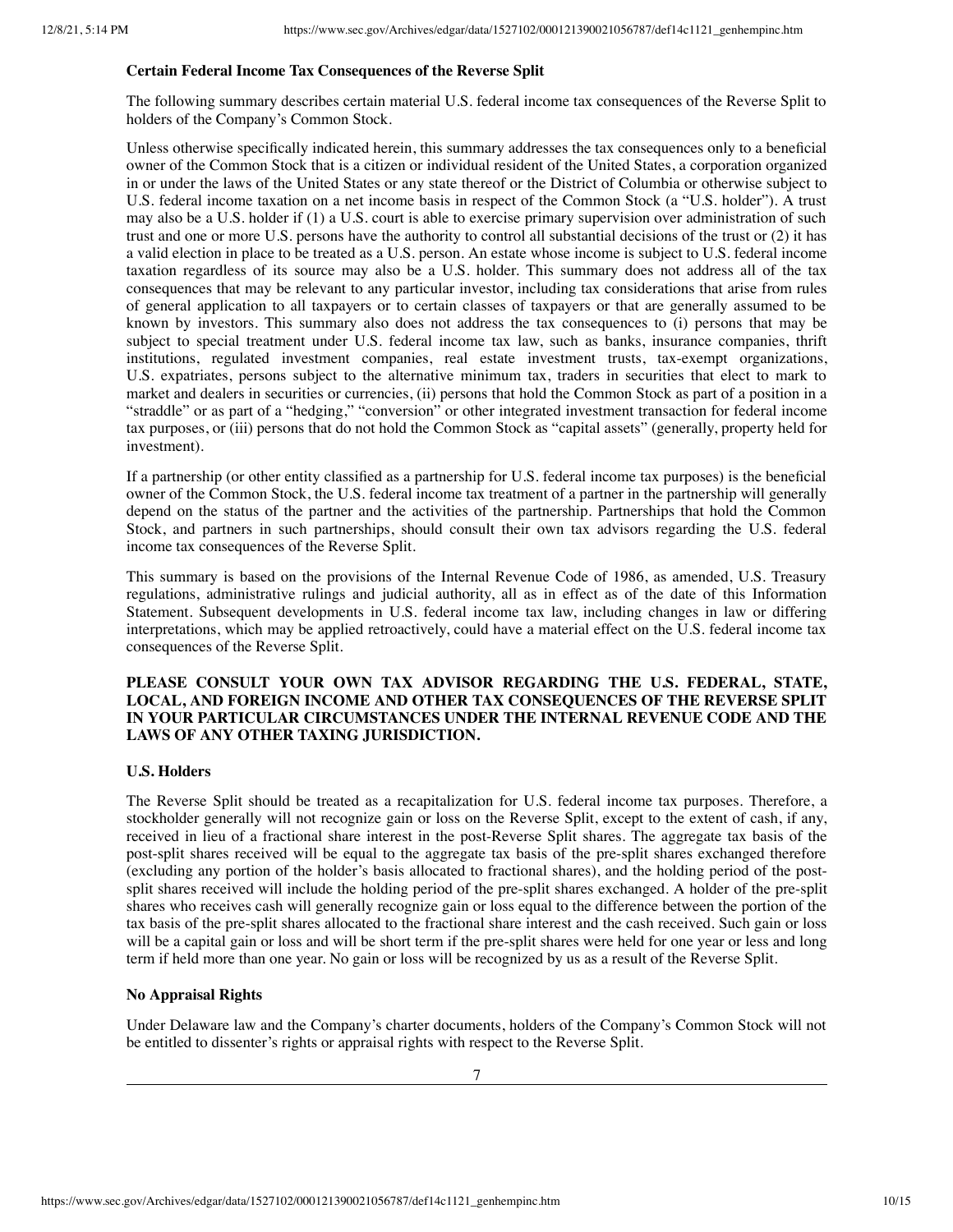## **No Going Private Transaction**

Notwithstanding the decrease in the number of outstanding shares following the Reverse Split, the Board does not intend for this transaction to be the first step in a series of plans or proposals of a "going private transaction" within the meaning of Rule 13e-3 of the Exchange Act.

## **Interests of Certain Persons in the Reverse Split**

Certain of the Company's officers and directors have an interest in the Reverse Split as a result of their ownership of shares of our common stock, as set forth in the section entitled "Security Ownership of Certain Beneficial Owners and Management" above. However, we do not believe that our officers or directors have interests in the Reverse Split that are different from or greater than those of any other of our stockholders.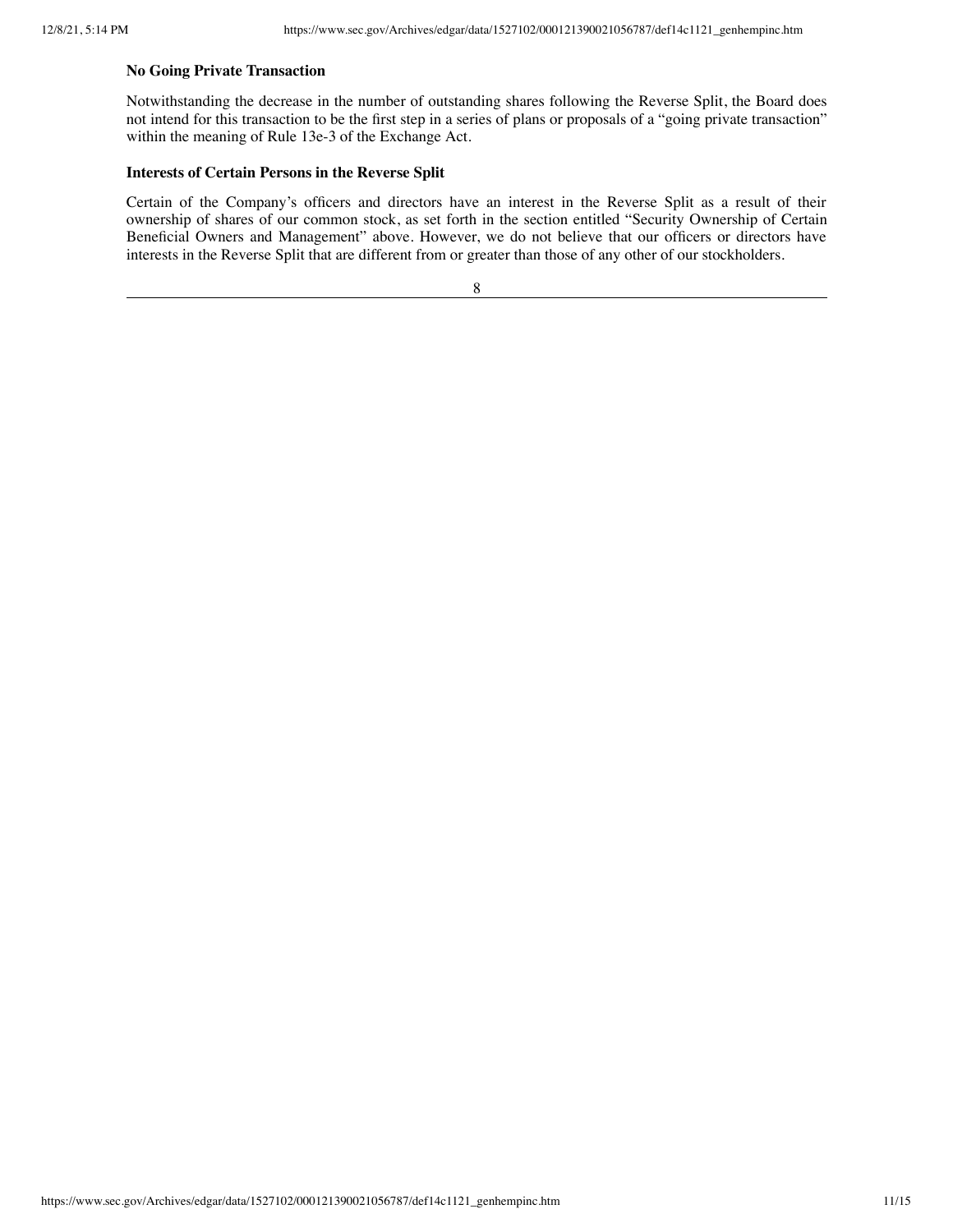\_\_\_\_\_\_\_\_\_\_\_\_

## **SECURITY OWNERSHIP OF CERTAIN BENEFICIAL OWNERS AND MANAGEMENT**

The following table sets forth information regarding the beneficial ownership of the Company's Common Stock and Series B Preferred as of the Record Date, for:

- i. each person or entity who, to our knowledge, beneficially owns more than 5% of each class or series of our outstanding stock;
- ii. each executive officer and named officer;
- iii. each director who will be in office as of the Effective Date; and
- iv. all of our officers and directors (as of the Effective Date) as a group.

Except as indicated in the footnotes to the following table, the persons named in the table has sole voting and investment power with respect to all shares of Common Stock and preferred stock beneficially owned. Except as otherwise indicated, the address of each of the stockholders listed below is: C/O Generation Hemp, Inc., 8533 Midway Road, Dallas, Texas 75209.

| <b>Title of Class</b>      | <b>Name of Beneficial Owner</b>       | <b>Amount</b> and<br><b>Nature of</b><br>Ownership $^{(1)}$ | Percent of<br>Class <sup>(2)</sup> | Percent of<br><b>Voting</b><br>Securities <sup>(2)</sup> |
|----------------------------|---------------------------------------|-------------------------------------------------------------|------------------------------------|----------------------------------------------------------|
| <b>Common Stock,</b>       |                                       |                                                             |                                    |                                                          |
| \$0.00001 par value:       | Gary C. Evans                         | 37,199,257                                                  | 33.3%                              | $33.3\%$                                                 |
|                            | Satellite Overseas (Holdings) Limited | 26, 263, 144                                                | 23.5%                              | $23.5\%$                                                 |
|                            | <b>Gary Elliston</b>                  | 4,102,159                                                   | $3.7\%$                            | $3.7\%$                                                  |
|                            | John Harris                           | 284,090                                                     | $-\%$                              | $-\%$                                                    |
|                            | Joe McClaugherty                      | 71,022                                                      | $-\%$                              | $-\%$                                                    |
|                            | All officers and directors as a group | 67,919,672                                                  | 60.9%                              | 60.9%                                                    |
|                            |                                       |                                                             |                                    |                                                          |
| <b>Series B Preferred,</b> |                                       |                                                             |                                    |                                                          |
| \$0.00001 par value:       | Gary C. Evans                         | 50                                                          | 37.0%                              |                                                          |
|                            | <b>Gary Elliston</b>                  | 25                                                          | 18.5%                              |                                                          |
|                            | All officers and directors as a group | 75                                                          | 55.5%                              |                                                          |

<sup>(1)</sup>  Beneficial Ownership is determined in accordance with the rules of the Securities and Exchange Commission and generally includes voting or investment power with respect to securities. Each of the beneficial owners listed above has direct ownership of and sole voting power and investment power to the shares of the Common Stock. For each Beneficial Owner listed, any options or convertible securities exercisable or convertible within 60 days have been also included for purposes of calculating their beneficial ownership of outstanding Common Stock.

(2) Ownership percentage based on 111,580,278 fully diluted shares of Common Stock outstanding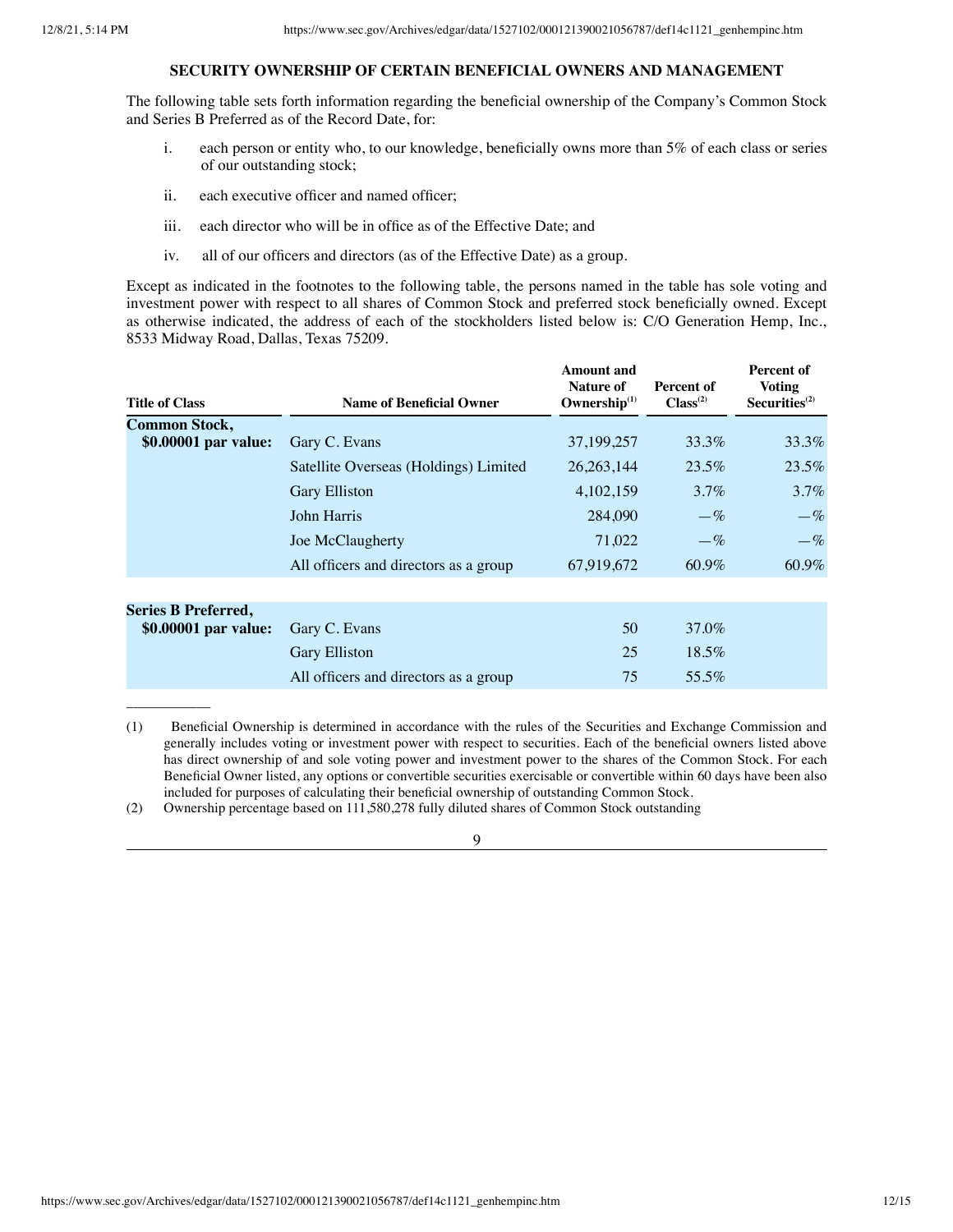## **DISSENTERS' RIGHT OF APPRAISAL**

No dissenters' or appraisal rights under the Delaware General Corporation Law are afforded to the Company's stockholders as a result of the approval of the Reverse Split taken by the Majority Stockholders.

## **PROPOSALS BY SECURITY HOLDERS**

There are no proposals by any security holders.

## **INTERESTS OF CERTAIN PERSON IN MATTERS TO BE ACTED UPON**

None of the directors or executive officers of the Company has any substantial interest resulting from the Reverse Split of our Common Stock that is not shared by all other stockholders pro rata, and in accordance with their respective interests.

## **DISCLOSURE REGARDING FORWARD-LOOKING STATEMENTS**

This Information Statement and the documents incorporated by reference into this Information Statement contain forward-looking statements that are subject to risks and uncertainties. All statements other than statements of historical fact contained in this Information Statement and the materials accompanying this Information Statement are forward-looking statements.

In some cases, you can identify forward-looking statements by terms such as "may," "intend," "might," "will," "should," "could," "would," "expect," "believe," "anticipate," "estimate," "predict," "potential," or the negative of these terms. These terms and similar expressions are intended to identify forward-looking statements. The forward-looking statements in this report are based upon management's current expectations and beliefs, which management believes are reasonable. In addition, we cannot assess the impact of each factor on our business or the extent to which any factor or combination of factors, or factors we are aware of, may cause actual results to differ materially from those contained in any forward-looking statements. You are cautioned not to place undue reliance on any forward-looking statements. These statements represent our estimates and assumptions only as of the date of this report. Except to the extent required by federal securities laws, we undertake no obligation to update any forward-looking statement to reflect events or circumstances after the date hereof or to reflect the occurrence of unanticipated events.

You should be aware that our actual results could differ materially from those contained in the forward-looking statements due to a number of factors, including:

- new competitors are likely to emerge and new technologies or products may further increase competition;
- our operating costs may increase beyond our current expectations and we may be unable to fully implement our current business plan;
- our ability to obtain future financing or funds when needed;
- our ability to successfully obtain and maintain a diverse customer base;
- our ability to protect our intellectual property through patents, trademarks, copyrights and confidentiality agreements;
- our ability to attract and retain a qualified employee base;
- our ability to respond to new product developments before our competitors;
- acquisitions, business combinations, strategic partnerships, divestures, and other significant transactions may involve additional uncertainties; and
- our ability to maintain and execute a successful business strategy.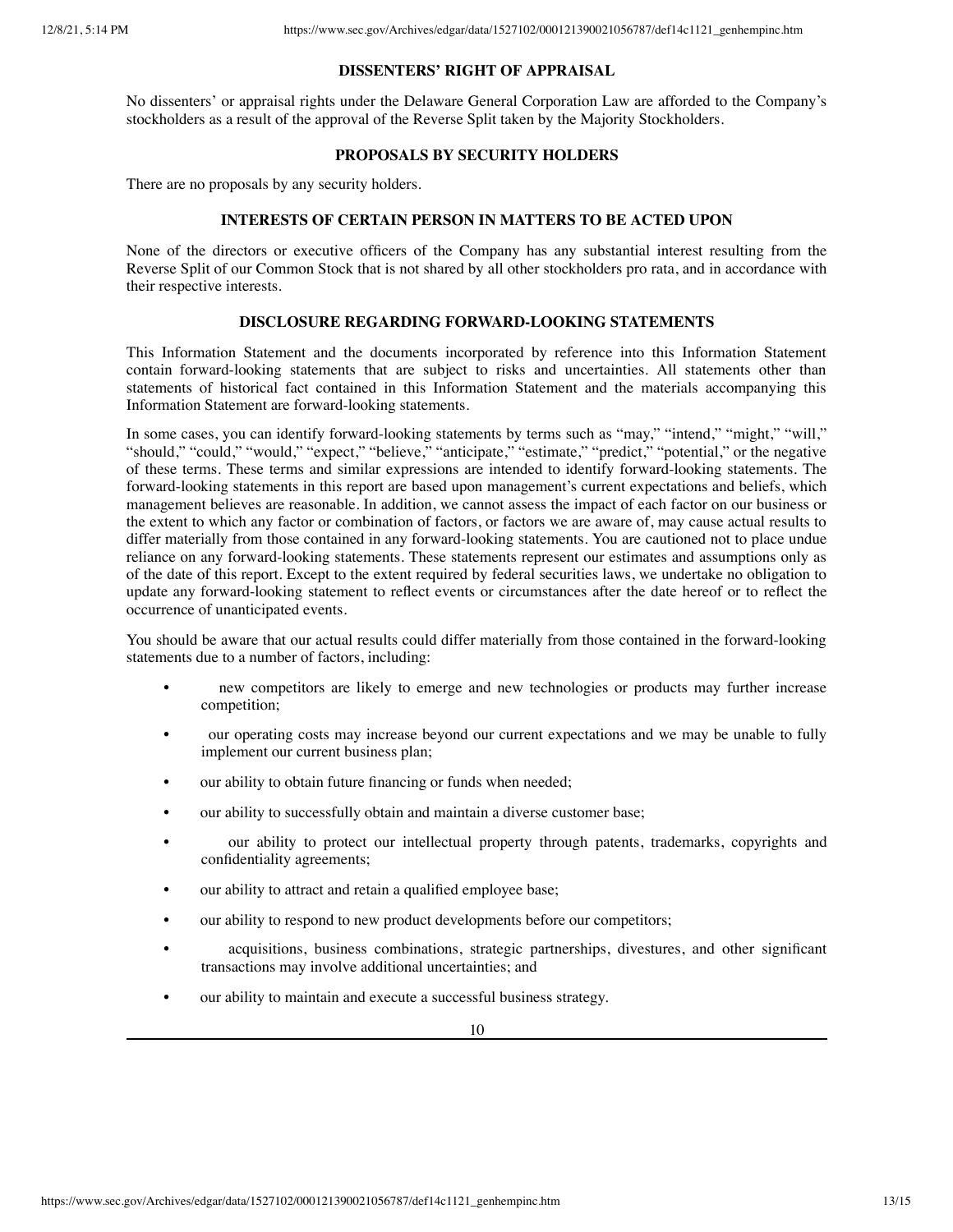Other risks and uncertainties include such factors, among others, as market acceptance and market demand for our products and services, pricing, the changing regulatory environment, the effect of our accounting policies, potential seasonality, industry trends, adequacy of our financial resources to execute our business plan, our ability to attract, retain and motivate key technical, marketing and management personnel, and other risks described from time to time in periodic and current reports we file with the United States Securities and Exchange Commission, or the "SEC." All subsequent written and oral forward-looking statements attributable to us or persons acting on our behalf are expressly qualified in their entirety by the applicable cautionary statements.